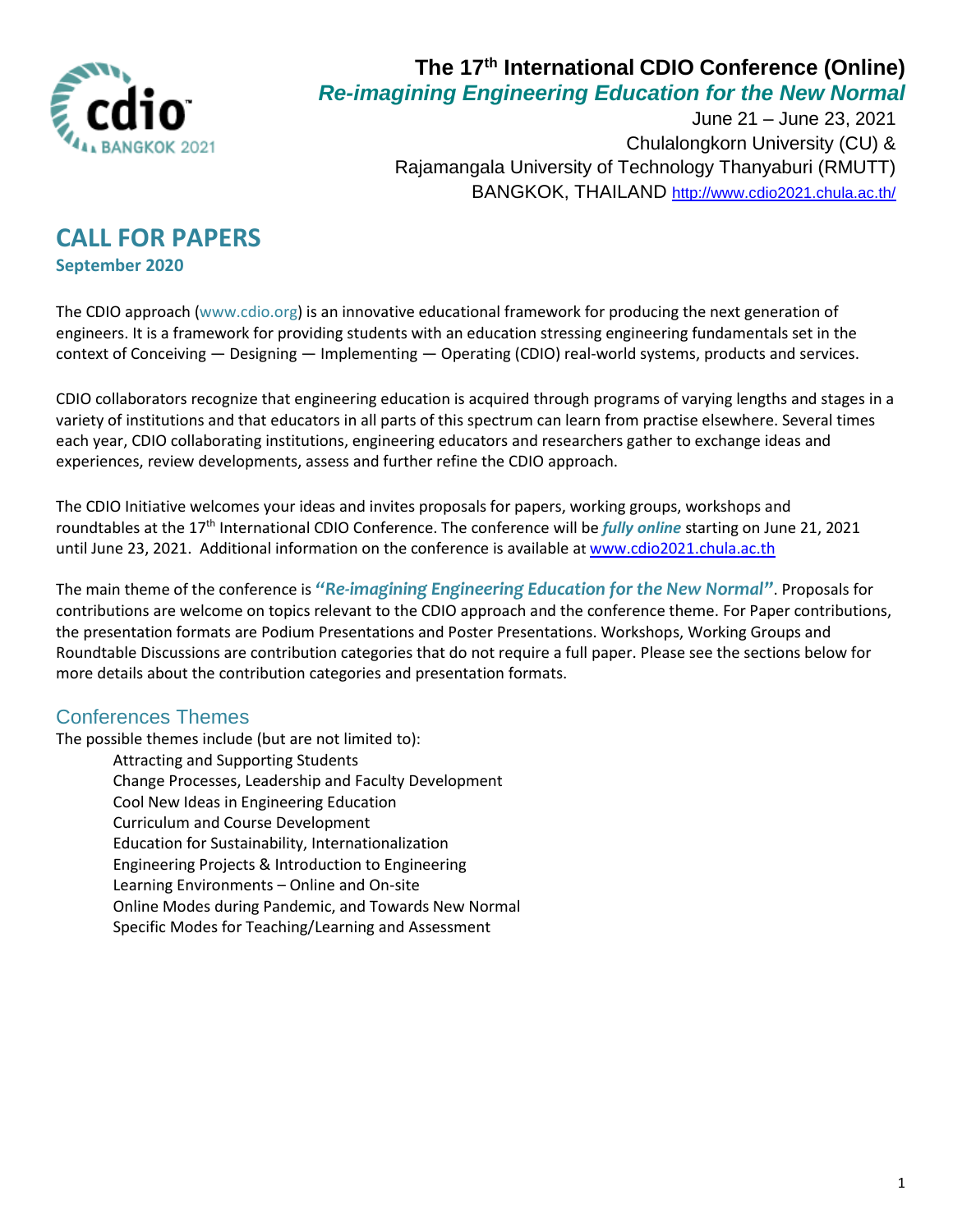

June 21 – June 23, 2021 Chulalongkorn University (CU) & Rajamangala University of Technology Thanyaburi (RMUTT) BANGKOK, THAILAND <http://www.cdio2021.chula.ac.th/>

## Submission Categories

**Papers:** Contributions in this category require a paper that meets the standards set in peer review. Papers are at most 10 pages. Longer manuscripts can also be considered when appropriate; however, the authors are encouraged to write concisely, and the length of the paper must be justified by the substance of the contribution. The review process will follow three phases (see the respective deadlines on page 5): 1) submission of an **abstract** not exceeding 500 words;

2) submission of a **full** paper following the template and the criteria (see conference website); and

3) submission of the **final version** of the paper revised taking reviewer suggestions into account. Papers submitted by the final deadline are distributed electronically to the attendees of the conference. In addition, the papers accepted to the tracks Engineering Education Research, Advances in CDIO, and CDIO Implementation, as well as the State-of-the-Art papers from the working groups, are archived on the CDIO website [\(www.cdio.org\)](http://www.cdio.org/) and included in the electronic conference proceedings publication.

**Workshops, Roundtables and Working groups:** Contributions in these categories require an *Activity Description* no longer than two pages, which will be distributed to the conference participants but neither archived nor part of the proceedings. The review process of activity submissions has deadlines that coincide with the Papers category:

1) submission of an **outline** not exceeding 500 words; and

2) submission of a **two-page activity description** offering greater detail about the plan for participants. Final submissions must follow a template provided for one of the following three formats.

- **Workshops:** These interactive working sessions will require a detailed plan that meets the standards set by the referees. A workshop may be on a fundamental level that presumes little prior knowledge, or it may be more advanced for experienced participants to gain further knowledge or skills, or a new perspective. The Activity Description must describe a topic and outline the online session, with a considerable active component. Length: **75 minutes**.
- o **Roundtable Discussions:** These are informal discussions of a topic proposed by a roundtable facilitator. The goal of a roundtable discussion can be, for example, to generate ideas for a particular problem facing engineering educators or to collaborate on a new advancement within CDIO. The Activity Description should outline the topic and contain discussion questions. Length **45 minutes**.
- o **Working Groups**: Working groups are intended to strengthen collaboration within the CDIO community and make progress on specific topics. They are formed by about 5 to 10 participants with a common interest. The group will start working together remotely at least two months prior to the conference. They have a synchronous, online meeting before the conference starts (the week before). They can also continue their work throughout the conference. The working groups make a preliminary report in plenary. Shortly after the conference they submit a State-of-the-Art paper for inclusion in the proceedings (after review by the Program Committee). The Activity Description must outline the topic that the working group will focus on and the activities that they will do before the conference (include the meeting the week before). If accepted, the person(s) submitting the proposal will be the leader(s) of the working group. The leader(s) selects the participants among conference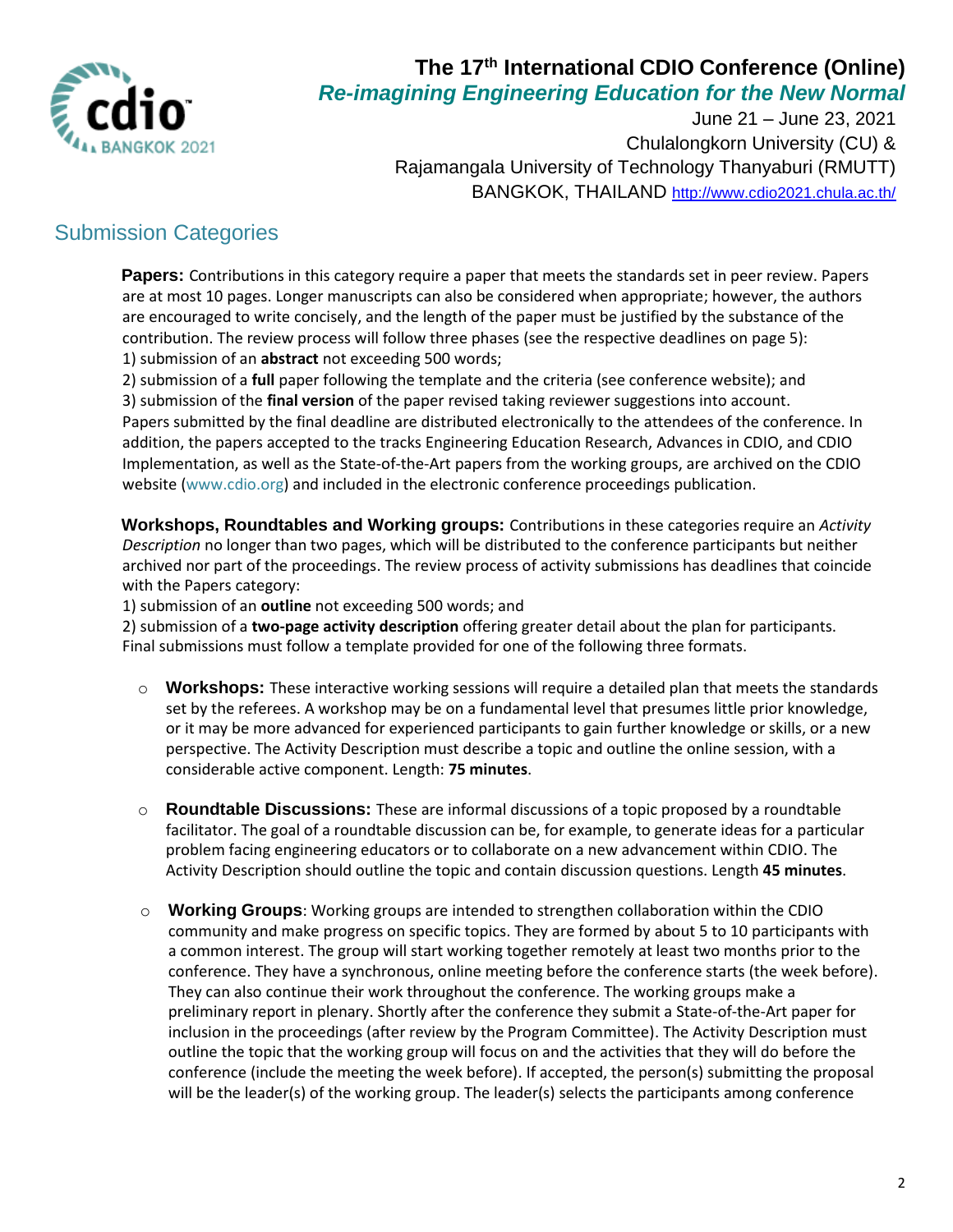

June 21 – June 23, 2021 Chulalongkorn University (CU) & Rajamangala University of Technology Thanyaburi (RMUTT) BANGKOK, THAILAND <http://www.cdio2021.chula.ac.th/>

delegates who express interest. Each working group member must register for and attend the conference in order to be considered a contributor to the State-of-the-Art paper.

### Paper submissions are being accepted in four tracks

**Engineering Education Research (EER)**: This track is for papers that can support the improvement of engineering education while also contributing to the body of knowledge in the field of engineering education. Contributions require a full paper, meeting criteria for *scholarliness* and *usefulness* for improving engineering education, and supporting the goals of the CDIO Initiative. Papers must meet expectations for original scholarly publication, including adequate contextualization in the relevant literature. They are jointly reviewed by engineering education researchers and practitioners (senior CDIO implementers). If the draft paper is "accepted with changes", the submitted final paper will be reviewed again.

**Advances in CDIO:** This track is for papers that contribute an advance to the state-of-the-art in the CDIO framework or community, or in CDIO‐based education. This may involve an extension or revision of the CDIO framework, comparisons of the CDIO framework with other frameworks, introduction of new CDIO central materials (e.g. revised syllabus, standards, self‐evaluation rubrics, etc.). The contributions must meet the expectations for original scholarly publication.

**CDIO Implementation:** These contributions describe a particular implementation of CDIO principles in a practical setting. They may be case studies of the program-level implementation at a particular institution. They may offer a deep reflection on experiences with courses, projects, instruction and assessment methods, or workspaces. These contributions must be of general interest to the conference participants, be examples of good practices proven through evaluation or critical examinations, and demonstrate awareness of the relevant previous CDIO conference literature. The contributions must meet the expectations for original scholarly publication.

**CDIO Projects in Progress:** These contributions describe initial development, current activities and preliminary results on projects that may not yet have reached completion. This provides an opportunity for authors to share results with other conference attendees and benefit from timely input. Depending on feedback in the peer-review process, some papers submitted to the other tracks (EER, Advances in CDIO, CDIO Implementation) may be selected by the program committee for presentation in this track. Papers in this track will be distributed electronically to the conference attendees but will **not** be archived on the CDIO website or included in the proceedings.

Note! The author must propose the presentation format during the abstract submission. Papers in all four tracks described above can be presented either as Podium Presentation or Poster Presentation. The presentation format may be changed by the Program Committee as part of the review process.

Please consult the criteria for each track, available on the conference website.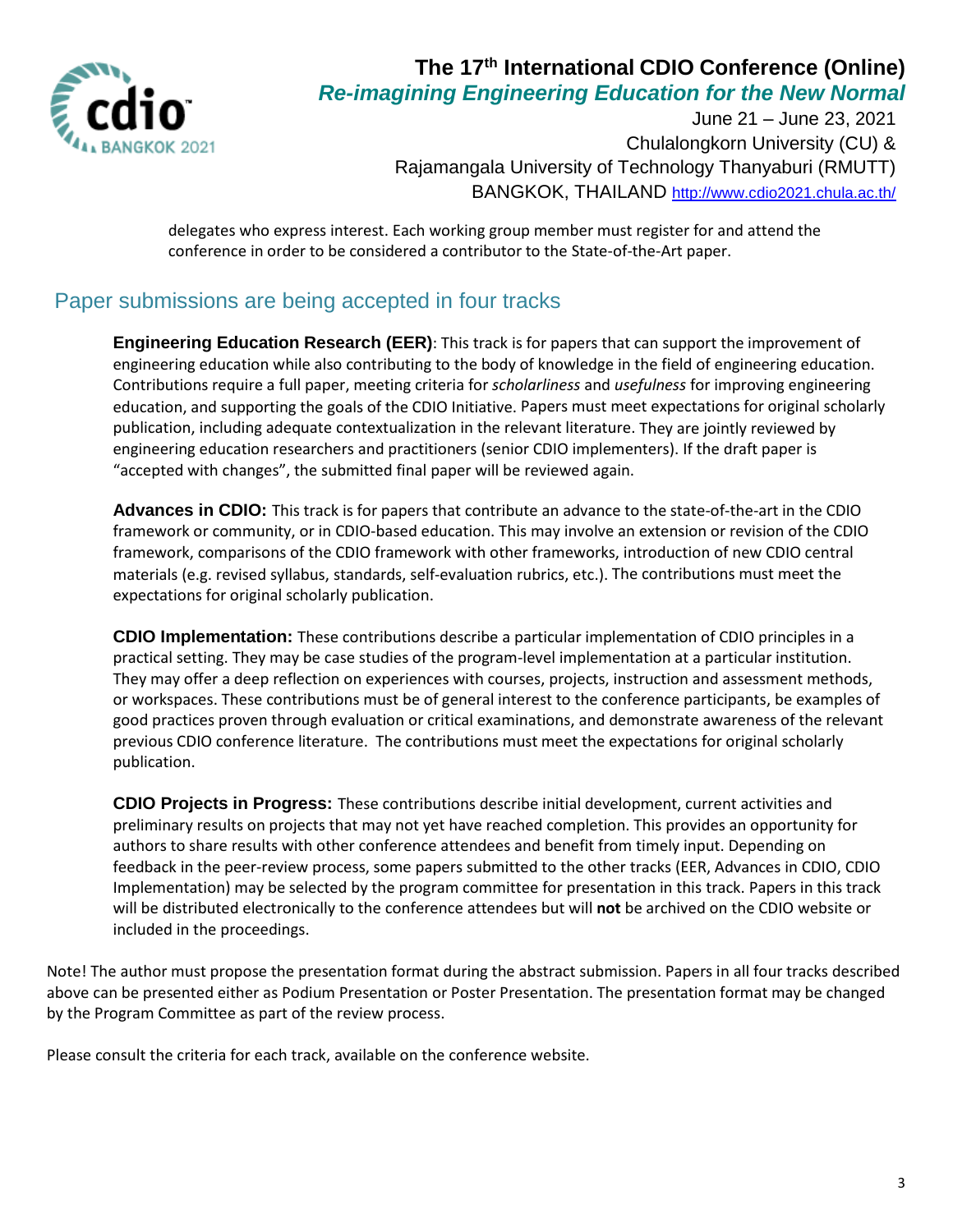

June 21 – June 23, 2021 Chulalongkorn University (CU) & Rajamangala University of Technology Thanyaburi (RMUTT) BANGKOK, THAILAND <http://www.cdio2021.chula.ac.th/>

## Session Formats

**Podium Presentations:** The author prepares a maximum 10-minute pre-recorded presentation. The audience study the pre-recorded presentation prior to joining the parallel session. At the parallel session, the author prepares one slide and makes a 3-minute overview-presentation. The session encourages a discussion among the authors and the audience regarding the session topic synchronously. Due to the nature of scheduling parallel tracks, potential conflicts with other sessions will likely have an effect on the size of the audience.

**Poster Presentations:** The author prepares a maximum 10-minute pre-recorded presentation. At the poster session, the author prepares one slide and makes a 1-minute pitch. The digital poster (from the pitch) will be shown in a virtual gallery where attendees can leave messages and discuss with authors asynchronously.

**Workshop:** Workshops are interactive sessions on a specific topic with activities that are intended to engage the participants. Due to the nature of scheduling parallel tracks, potential conflicts with other sessions will likely have an effect on the size of the audience. The workshop can run 1-3 times with different schedule to accommodate attendees from different regions and time zones.

**Roundtable Discussion:** Informal discussion of a topic proposed by a roundtable facilitator. Discussion time at the conference will be limited to a set period in between other presentation sessions. The participants may decide to continue their collaboration beyond the session.

**Working Group:** The working group presents its preliminary results to conference attendees at a plenary, and submits a final State-of-the-Art paper shortly after the conference (according to the deadline agreed with the conference organizers). The final paper is reviewed by the program committee and, upon acceptance, published in the proceedings.

| <b>Presentation Format</b>       | <b>Presentation Format</b> |                     |       |       |                |  |  |
|----------------------------------|----------------------------|---------------------|-------|-------|----------------|--|--|
| of each contribution             | Podium                     | <b>Poster</b>       | Work- | Round | <b>Working</b> |  |  |
| category                         | Presentation               | <b>Presentation</b> | shop  | table | Group          |  |  |
| Paper tracks:                    |                            |                     |       |       |                |  |  |
| <b>Engineering Education</b>     | $\bullet$                  |                     |       |       |                |  |  |
| <b>Research (EER)</b>            |                            |                     |       |       |                |  |  |
| <b>Advances in CDIO</b>          | $\bullet$                  |                     |       |       |                |  |  |
| <b>CDIO</b> Implementation       | $\bullet$                  |                     |       |       |                |  |  |
| <b>CDIO Projects in Progress</b> | $\bullet$                  |                     |       |       |                |  |  |
| <b>Activities:</b>               |                            |                     |       |       |                |  |  |
| <b>Workshop</b>                  |                            |                     |       |       |                |  |  |
| <b>Roundtable</b>                |                            |                     |       |       |                |  |  |
| <b>Working Group</b>             |                            |                     |       |       |                |  |  |

Authors indicate their preferred presentation format during the abstract submission. The Program Committee makes the final decisions on the presentation format to suit the nature of each contribution. Since the goal of the conference is collaboration and sharing of ideas, formats that foster interaction are preferred. The format will be visible in the program.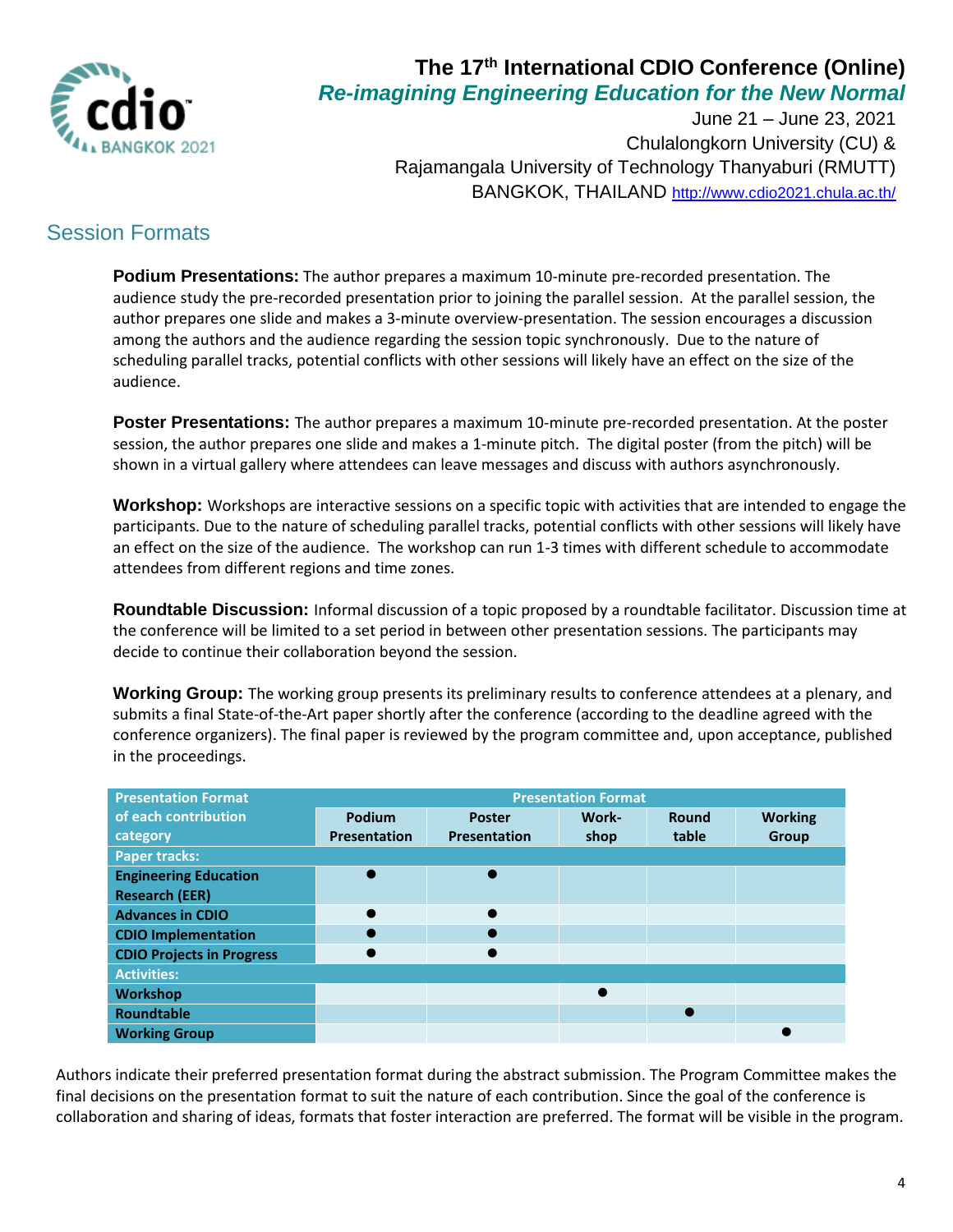

June 21 – June 23, 2021 Chulalongkorn University (CU) & Rajamangala University of Technology Thanyaburi (RMUTT) BANGKOK, THAILAND <http://www.cdio2021.chula.ac.th/>

# Abstract Preparation and Submission

Abstract submissions for Papers and Activity Descriptions for all other categories must be completed on or before November 15, 2020. All submissions are made online: <https://www.softconf.com/l/cdio2021>

The corresponding author will enter the title (max 10 words), authors and affiliations, an abstract limited to 500 words, the suggested conference track and the preferred type of presentation. Please be aware of the additional information available on the conference website: [www.cdio2021.chula.ac.th](http://www.cdio2021.chula.ac.th/)

The submission must follow the formatting requirements detailed in the template on the conference website and must include a Creative Commons License to allow it to be included in the proceedings and/or archived on the CDIO website. Furthermore, at least one of the authors must register by the final submission deadline, participate in the conference and present the contribution. If no author is registered by the deadline (April  $15<sup>th</sup>$ , 2021), the contribution is considered withdrawn from the program.

### Important Dates and Deadlines



\* Papers in the EER (Engineering Education Research) track are reviewed again after the submission of the final paper if the draft paper submission was accepted with "minor changes" or "major changes". The focus of the review is to ensure appropriate development of the manuscript and response to reviewer feedback.